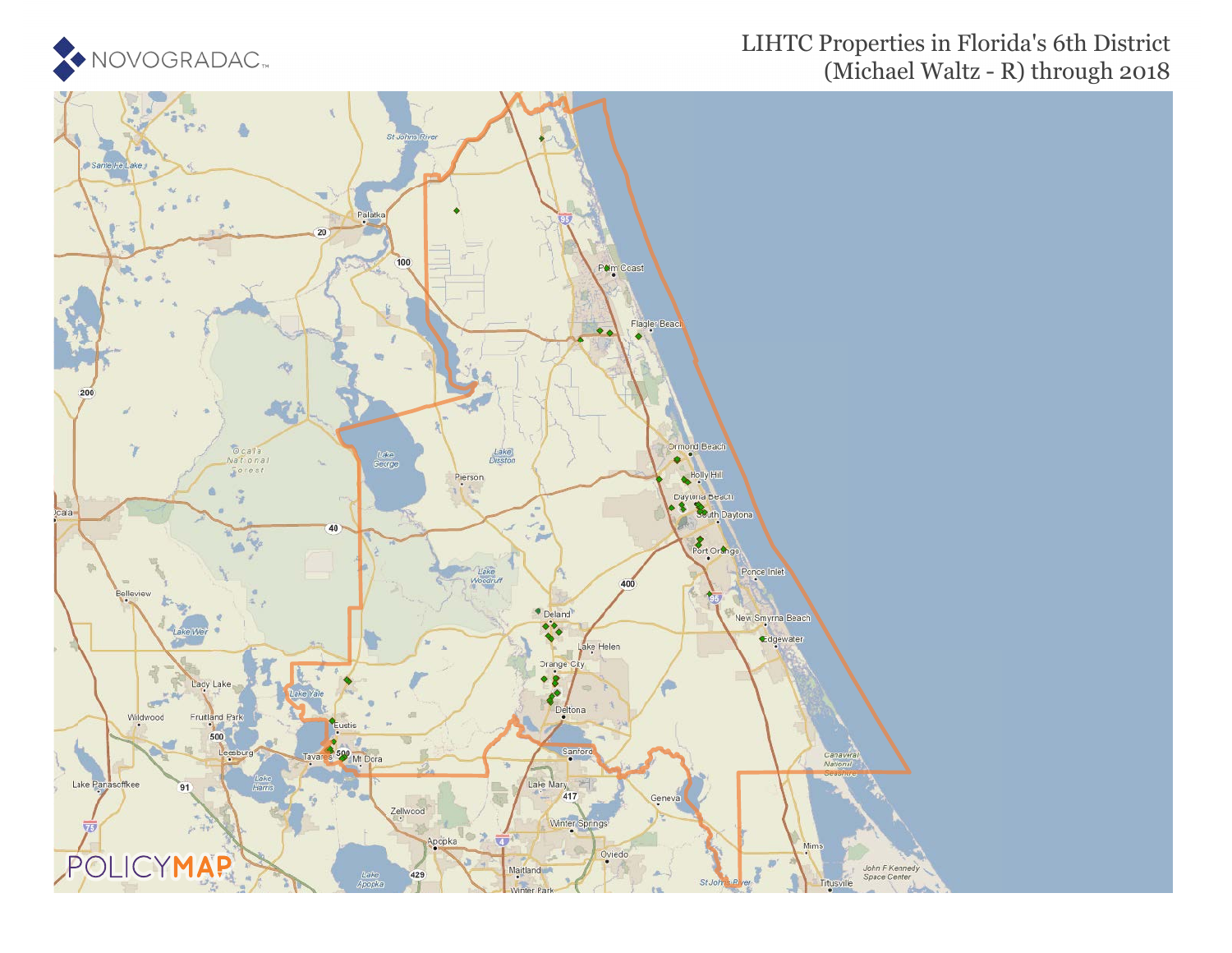| <b>Project Name</b>                                                                                                                 | <b>Address</b>                               | City                          | <b>State</b> | <b>Zip Code</b> | Nonprofit<br><b>Sponsor</b> | <b>Allocation</b><br>Year | Annual<br><b>Allocated</b><br><b>Amount</b> | in Service           | <b>Year Placed Construction</b><br><b>Type</b> | <b>Total</b><br><b>Units</b> | Low<br><b>Income</b><br><b>Units</b> | <b>Rent or</b><br>Income<br><b>Ceiling</b> | <b>Credit</b><br><b>Percentag Exempt</b><br>$\bullet$ | Tax-<br><b>Bond</b> | <b>HUD Multi-</b><br><b>Family</b><br><b>Financing/Rent</b><br>al Assistance |
|-------------------------------------------------------------------------------------------------------------------------------------|----------------------------------------------|-------------------------------|--------------|-----------------|-----------------------------|---------------------------|---------------------------------------------|----------------------|------------------------------------------------|------------------------------|--------------------------------------|--------------------------------------------|-------------------------------------------------------|---------------------|------------------------------------------------------------------------------|
| <b>BRAEMOOR DUNES</b>                                                                                                               | 1576<br><b>BRAEMOOR</b><br><b>DUNES DR</b>   | <b>ORANGE CITY</b>            | FL.          | 32763           | No                          | 1998                      | \$0                                         | 1998                 | <b>New Construction</b>                        | 40                           | 40                                   |                                            | 70%<br>present<br>value                               | No                  |                                                                              |
| <b>VILLAGES AT</b><br><b>HALIFAX</b>                                                                                                |                                              | 121 NORMA DR DAYTONA BEACH FL |              | 32114           | No                          | 2007                      | \$772,196                                   | 2007                 | <b>New Construction</b>                        | 71                           | 71                                   | 60% AMGI                                   | 70%<br>present<br>value                               | No                  |                                                                              |
| CAPE MORRIS COVE I $\frac{110 \text{ DOLPHIN}}{\text{FLEET CIRCLE}}$ DAYTONA BEACH FL                                               |                                              |                               |              | 32119           | No                          | 2009                      | \$807,065                                   | 2008                 | <b>New Construction</b>                        | 130                          | 91                                   | 60% AMGI                                   | 30%<br>present<br>value                               | Yes                 |                                                                              |
| $\begin{tabular}{ll} \bf{CAPE} \bf{MORRIS} \text{ COVE} & 140 \text{ DOLPHIN} \\ \bf{II} & \bf{FLEET} \text{ CIRCLE} \end{tabular}$ |                                              | DAYTONA BEACH FL              |              | 32119           | No                          | 2009                      | \$288,775                                   | 2008                 | <b>New Construction</b>                        | -47                          | 47                                   | 60% AMGI                                   | 30%<br>present<br>value                               | Yes                 |                                                                              |
| <b>MEETINGHOUSE AT</b><br><b>DAYTONA</b>                                                                                            | 830 SAXON<br><b>TRACE WAY</b>                | <b>ORANGE CITY</b>            | FL.          | 32763           | No                          | 2009                      | \$519,108                                   | 2008                 | <b>New Construction</b>                        | 80                           | 80                                   | 60% AMGI                                   | 70%<br>present<br>value                               | No.                 |                                                                              |
| <b>PINE HAVEN</b>                                                                                                                   | 101 CARL<br>BRINKLEY CIR                     | DAYTONA BEACH FL              |              | 32114           | No                          | 2008                      | \$1,000,000                                 | 2008                 | <b>New Construction</b>                        | 136                          | 136                                  | 60% AMGI                                   | 70%<br>present<br>value                               | No                  |                                                                              |
| <b>BEACH VILLAGE AT</b><br>PALM COAST I                                                                                             | 1100 BEACH<br><b>VILLAGE</b><br><b>DRIVE</b> | PALM COAST                    | FL.          | 32137           | $\mathbf{N}\mathbf{o}$      | 2011                      | \$155,900                                   | 2010                 | <b>New Construction</b>                        | 106                          | 100                                  | 60% AMGI                                   | 70%<br>present<br>value                               | No.                 |                                                                              |
| <b>TAYLOR PLACE I</b>                                                                                                               | 1575 S<br><b>WOODLAND</b><br><b>BLVD</b>     | <b>DELAND</b>                 | FL.          | 32720           | No                          | 2008                      | \$1,510,000                                 | 2010                 | <b>New Construction</b>                        | 106                          | 86                                   | 60% AMGI                                   | 70%<br>present<br>value                               | No                  |                                                                              |
| <b>COLONY COURT</b>                                                                                                                 | 801 MOUNT<br><b>HOMER RD</b>                 | <b>EUSTIS</b>                 | FL           | 32726           | No                          | 1989                      | \$0                                         | Insufficient<br>Data | <b>New Construction</b>                        | 46                           | 46                                   |                                            | Not<br>Indicated                                      |                     |                                                                              |
| <b>COUNTRY CLUB PARK</b>                                                                                                            | 917 COUNTRY<br>CLUB PARK                     | <b>DELAND</b>                 | FL.          | 32724           | No                          | 1989                      | $\$0$                                       | Insufficient<br>Data | <b>New Construction</b>                        | 160                          | 160                                  |                                            | Not<br>Indicated                                      |                     |                                                                              |
| <b>GREENLEAF</b><br><b>GARDENS</b>                                                                                                  | 904<br><b>GREENLEAF</b><br>CIR               | <b>ORANGE CITY</b>            | FL.          | 32763           | No                          | 1987                      | \$0                                         | Insufficient<br>Data | <b>New Construction</b>                        | 47                           | 47                                   |                                            | Not<br>Indicated                                      |                     |                                                                              |
| <b>HASTINGS MANOR</b>                                                                                                               | PO BOX 928                                   | <b>HASTINGS</b>               | FL           | 32145           | No                          | 1989                      | <b>SO</b>                                   | Insufficient<br>Data | <b>New Construction</b>                        | 24                           | 24                                   |                                            | Not<br>Indicated                                      |                     |                                                                              |
| <b>LAUREL VILLAS</b>                                                                                                                | 102 LAUREL<br><b>VILLAS CIR</b>              | <b>DELAND</b>                 | FL           | 32724           | No                          | 2012                      | \$1,510,000                                 | 2011                 | <b>New Construction</b>                        | 120                          | 120                                  | 60% AMGI                                   | 70%<br>present<br>value                               | No                  |                                                                              |

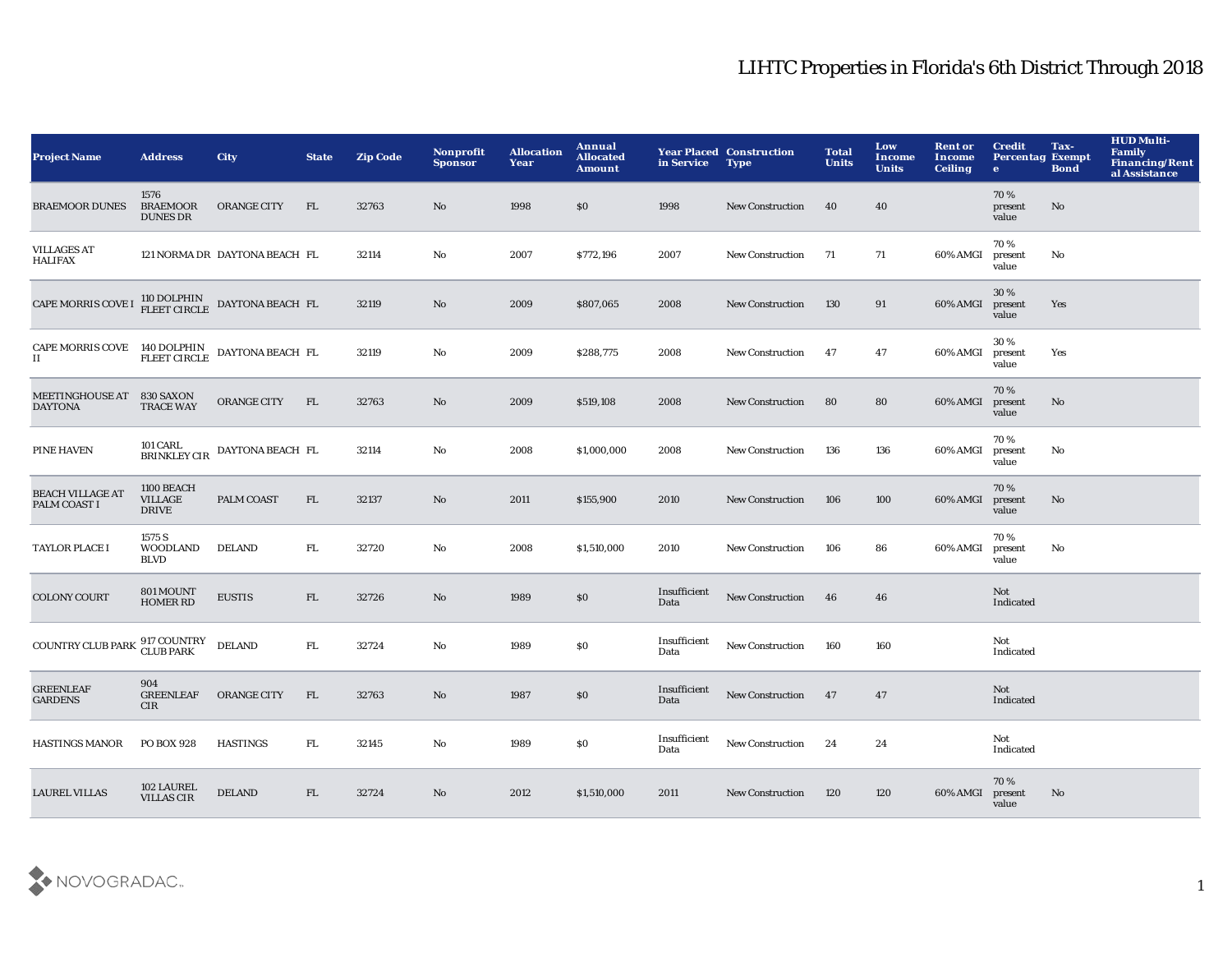| <b>Project Name</b>                                  | <b>Address</b>                                            | <b>City</b>                                                            | <b>State</b> | <b>Zip Code</b> | Nonprofit<br><b>Sponsor</b> | <b>Allocation</b><br>Year | Annual<br><b>Allocated</b><br><b>Amount</b> | in Service           | <b>Year Placed Construction</b><br><b>Type</b> | <b>Total</b><br><b>Units</b> | Low<br><b>Income</b><br><b>Units</b> | <b>Rent or</b><br><b>Income</b><br><b>Ceiling</b> | <b>Credit</b><br><b>Percentag Exempt</b><br>$\bullet$ | Tax-<br><b>Bond</b> | <b>HUD Multi-</b><br>Family<br><b>Financing/Rent</b><br>al Assistance |
|------------------------------------------------------|-----------------------------------------------------------|------------------------------------------------------------------------|--------------|-----------------|-----------------------------|---------------------------|---------------------------------------------|----------------------|------------------------------------------------|------------------------------|--------------------------------------|---------------------------------------------------|-------------------------------------------------------|---------------------|-----------------------------------------------------------------------|
| <b>MADISON GLEN</b>                                  | 592<br><b>STERTHAUS</b><br>DR                             | ORMOND BEACH FL                                                        |              | 32174           | No                          | 2012                      | <b>SO</b>                                   | 2011                 | New Construction                               | 96                           | $\mathbf 0$                          |                                                   | <b>Both 30%</b><br>and 70%<br>present<br>value        |                     |                                                                       |
| <b>LITTLE OAKS</b>                                   | 300 W<br>ATWATER AVE                                      | <b>EUSTIS</b>                                                          | ${\rm FL}$   | 32726           | No                          | 2009                      | \$0                                         | 2011                 | Acquisition and<br>Rehab                       | 68                           | 68                                   | 60% AMGI                                          | 70%<br>present<br>value                               | No                  |                                                                       |
| <b>OLIVE GROVE</b>                                   | 765W<br><b>GRANADA</b><br><b>BLVD</b>                     | ORMOND BEACH FL                                                        |              | 32174           | Yes                         | 2010                      | \$1,510,000                                 | 2012                 | New Construction                               | 88                           | 88                                   | 60% AMGI                                          | 70%<br>present<br>value                               | No                  | $\mathbf{N}\mathbf{o}$                                                |
| <b>SAXON COVE</b>                                    | <b>SAXON BLVD</b>                                         | <b>DEBARY</b>                                                          | FL           | 32713           |                             | 2014                      | \$0                                         | 2013                 | Not Indicated                                  | 84                           | 84                                   |                                                   | 70%<br>present<br>value                               | No                  |                                                                       |
| <b>HOLLY POINT</b>                                   | 1000 15TH ST HOLLY HILL                                   |                                                                        | FL.          | 32117           |                             | 2014                      | \$0                                         | 2013                 | Not Indicated                                  | 126                          | 126                                  |                                                   | 70%<br>present<br>value                               | No                  |                                                                       |
| PEARL LANE                                           | $725\,\mbox{UMATILLA}\,$ UMATILLA BLVD                    |                                                                        | FL           | 32784           |                             | 2015                      | \$0                                         | 2014                 | Not Indicated                                  | 34                           | 34                                   |                                                   | 70%<br>present<br>value                               | No                  |                                                                       |
| <b>ORANGEWOOD</b><br><b>VILLAS</b>                   | $220\,\mathrm{E}\,\mathrm{COLLINS}$ UMATILLA<br><b>ST</b> |                                                                        | FL.          | 32784           | No                          | 1989                      | \$0                                         | Insufficient<br>Data | <b>New Construction</b>                        | 45                           | 45                                   |                                                   | Not<br>Indicated                                      |                     |                                                                       |
| RIDGE AT MT DORA                                     | 3000 LAKE CTR MT DORA<br><b>DR</b>                        |                                                                        | FL           | 32757           | $\mathbf{N}\mathbf{o}$      | 1988                      | \$0                                         | Insufficient<br>Data | New Construction                               | 43                           | 43                                   |                                                   | Not<br>Indicated                                      |                     |                                                                       |
| <b>WATER OAK</b>                                     | 315 WATER<br>OAK CIR                                      | ORANGE CITY                                                            | FL           | 32763           | $\rm\thinspace No$          | 1989                      | \$0                                         | Insufficient<br>Data | New Construction                               | 39                           | 39                                   |                                                   | Not<br>Indicated                                      |                     |                                                                       |
| <b>COASTLINE COVE</b>                                |                                                           | $101$ RACEWAY DAYTONA BEACH FL POINTE DRIVE $\,$ DAYTONA BEACH $\,$ FL |              | 32114           | No                          | 2000                      | \$688,479                                   | Insufficient<br>Data | Not Indicated                                  | 208                          | $\bf{0}$                             | 60% AMGI                                          | 30 %<br>present<br>value                              |                     |                                                                       |
| <b>BELLA VISTA</b>                                   | 910 GUNBY<br><b>BLVD</b>                                  | <b>BUNNELL</b>                                                         | ${\rm FL}$   | 32110           | $\mathbf{No}$               | 1990                      | \$0                                         | 1991                 | <b>New Construction</b>                        | 45                           | 45                                   |                                                   | 70%<br>present<br>value                               | No                  |                                                                       |
| PINECREEK PLACE                                      |                                                           | 2501 LESLIE ST FLAGLER BEACH FL                                        |              | 32136           | No                          | 1991                      | \$0                                         | 1992                 | <b>New Construction</b>                        | 43                           | 43                                   |                                                   | 70%<br>present<br>value                               | No                  |                                                                       |
| PALM COAST<br><b>LANDING SENIOR</b><br><b>LIVING</b> | 465 LANDING<br><b>BOULEVARD</b>                           | PALM COAST                                                             | FL.          | 32136           | No                          | Insufficient<br>Data      | \$133,328                                   | 2015                 | <b>New Construction</b>                        | 61                           | 52                                   | 60% AMGI                                          | 30 %<br>present<br>value                              | No                  |                                                                       |

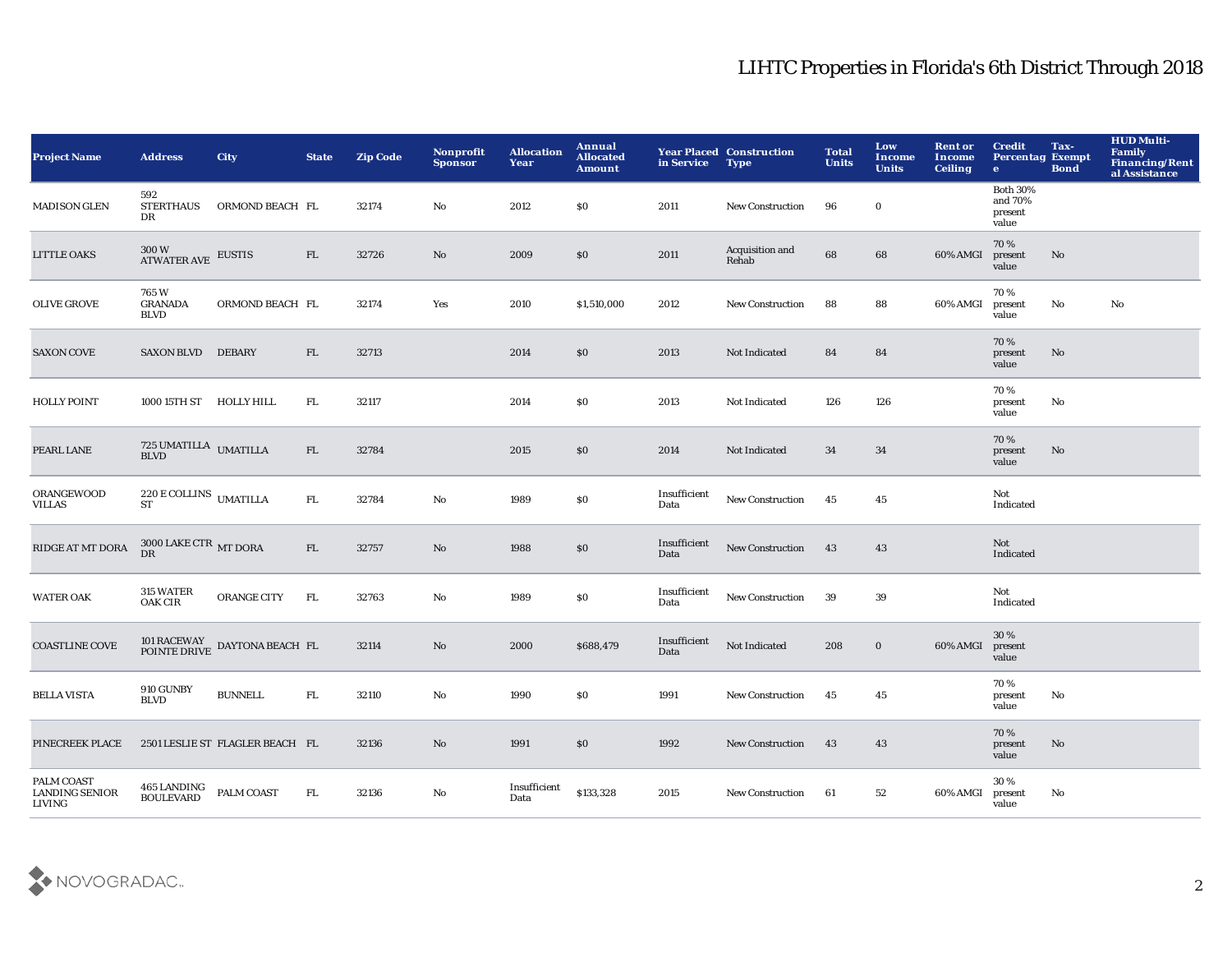| <b>Project Name</b>                                                                                                                | <b>Address</b>                                         | <b>City</b>                                      | <b>State</b> | <b>Zip Code</b> | <b>Nonprofit</b><br><b>Sponsor</b> | <b>Allocation</b><br>Year | Annual<br><b>Allocated</b><br><b>Amount</b> | in Service | <b>Year Placed Construction</b><br><b>Type</b> | <b>Total</b><br><b>Units</b> | Low<br><b>Income</b><br><b>Units</b> | <b>Rent or</b><br><b>Income</b><br><b>Ceiling</b> | <b>Credit</b><br><b>Percentag Exempt</b><br>$\bullet$ | Tax-<br><b>Bond</b> | <b>HUD Multi-</b><br>Family<br><b>Financing/Rent</b><br>al Assistance |
|------------------------------------------------------------------------------------------------------------------------------------|--------------------------------------------------------|--------------------------------------------------|--------------|-----------------|------------------------------------|---------------------------|---------------------------------------------|------------|------------------------------------------------|------------------------------|--------------------------------------|---------------------------------------------------|-------------------------------------------------------|---------------------|-----------------------------------------------------------------------|
| <b>VALENCIA GROVE</b>                                                                                                              | 551<br>HUFFSTETLER EUSTIS<br><b>DRIVE</b>              |                                                  | FL.          | 32726           | No                                 | 2015                      | \$721,570                                   | 2016       | <b>New Construction</b>                        | 144                          | 144                                  | 60% AMGI                                          | 30%<br>present<br>value                               | Yes                 |                                                                       |
| <b>VILLAGES AT</b><br><b>HALIFAX II</b>                                                                                            | 101 RIP<br><b>COLLINS</b><br><b>DRIVE</b>              | DAYTONA BEACH FL                                 |              | 32114           | $\mathbf{No}$                      | 2015                      | \$1,259,100                                 | 2017       | Not Indicated                                  | 80                           | $\bf{0}$                             | 60% AMGI                                          | 70%<br>present<br>value                               |                     |                                                                       |
| <b>ORANGE CITY FLATS</b>                                                                                                           | 2515 AND 2555<br>ENTERPRISE ORANGE CITY<br><b>ROAD</b> |                                                  | FL           | 32763           | No                                 | 2015                      | \$657,124                                   | 2018       | Not Indicated                                  | 96                           | $\bf{0}$                             | 60% AMGI                                          | 70%<br>present<br>value                               |                     |                                                                       |
| <b>DEBARY VILLAS</b>                                                                                                               | 19 SOUTH<br>WOODBERRY DEBARY<br><b>DRIVE</b>           |                                                  | FL.          | 32713           | No                                 | 2015                      | \$192,653                                   | 2019       | Not Indicated                                  | 83                           | $\bf{0}$                             | 60% AMGI                                          | 30%<br>present<br>value                               |                     |                                                                       |
| <b>PINES - DELAND</b>                                                                                                              | 1308 CLARA<br><b>AVENUE</b>                            | <b>DELAND</b>                                    | FL           | 32720           | No                                 | 2016                      | \$1,510,000                                 | 2019       | Not Indicated                                  | 100                          | $\bf{0}$                             | 60% AMGI                                          | 70%<br>present<br>value                               |                     |                                                                       |
| $\begin{array}{lll} \textbf{RIDGECREST MANOR} & \begin{array}{llll} \textbf{37 RIDGEVIEW} \end{array} \textbf{DEBARY} \end{array}$ |                                                        |                                                  | FL.          | 32713           | No                                 | 2015                      | \$104,339                                   | 2019       | Not Indicated                                  | 49                           | $\bf{0}$                             | 60% AMGI                                          | 30%<br>present<br>value                               |                     |                                                                       |
| ROSEMONT MANOR COUNTY ROAD EUSTIS                                                                                                  | <b>1801 NORTH</b><br>19A                               |                                                  | FL           | 32726           | $\mathbf{N}\mathbf{o}$             | 2015                      | \$115,325                                   | 2019       | Not Indicated                                  | 37                           | 37                                   | 60% AMGI                                          | 30 %<br>present<br>value                              | $\mathbf{No}$       |                                                                       |
| <b>WEDGEWOOD</b>                                                                                                                   | 1717 MASON<br><b>AVE</b>                               | DAYTONA BEACH FL                                 |              | 32117           | $\mathbf{No}$                      | 1995                      | \$0                                         | 1995       | <b>New Construction</b>                        | 300                          | 298                                  |                                                   | 70%<br>present<br>value                               | No                  |                                                                       |
| <b>GREENLEAF</b><br><b>GARDENS II</b>                                                                                              | 951<br><b>GREENLEAF</b><br>CIR                         | <b>ORANGE CITY</b>                               | FL           | 32763           | No                                 | 1997                      | \$0                                         | 1997       | <b>New Construction</b>                        | 30                           | 30                                   |                                                   | 70%<br>present<br>value                               | $\mathbf{No}$       |                                                                       |
| <b>SPRING HARBOR</b>                                                                                                               | $2\,500$ SPRING<br><b>HARBOR CIR</b>                   | <b>MT DORA</b>                                   | FL           | 32757           | $\rm No$                           | 2000                      | \$0                                         | 2000       | <b>New Construction</b>                        | 248                          | 248                                  |                                                   | 30%<br>present<br>value                               | Yes                 |                                                                       |
| <b>LEXINGTON CLUB AT</b><br><b>HUNTERS CREEK</b>                                                                                   | 920A<br><b>HUNTERS</b><br><b>CREEK DR</b>              | <b>DELAND</b>                                    | FL           | 32720           | $\mathbf{No}$                      | 2001                      | \$0                                         | 2001       | <b>New Construction</b>                        | 214                          | 214                                  |                                                   | 30%<br>present<br>value                               | Yes                 |                                                                       |
| <b>WINDY PINES</b><br>(DAYTONA BEACH)                                                                                              | <b>101 RACEWAY</b><br>POINTE DR                        | DAYTONA BEACH FL                                 |              | 32114           | No                                 | 2001                      | <b>SO</b>                                   | 2001       | <b>New Construction</b>                        | 208                          | 208                                  |                                                   | 30%<br>present<br>value                               | Yes                 |                                                                       |
| <b>CLUB AT SUGAR MILL</b>                                                                                                          |                                                        | $3635$ CARAMEL $\,$ PORT ORANGE $\,$ FL $\,$ AVE |              | 32129           | $\mathbf{N}\mathbf{o}$             | 2000                      | \$0                                         | 2001       | <b>New Construction</b>                        | 168                          | 167                                  |                                                   | 70%<br>present<br>value                               | No                  |                                                                       |

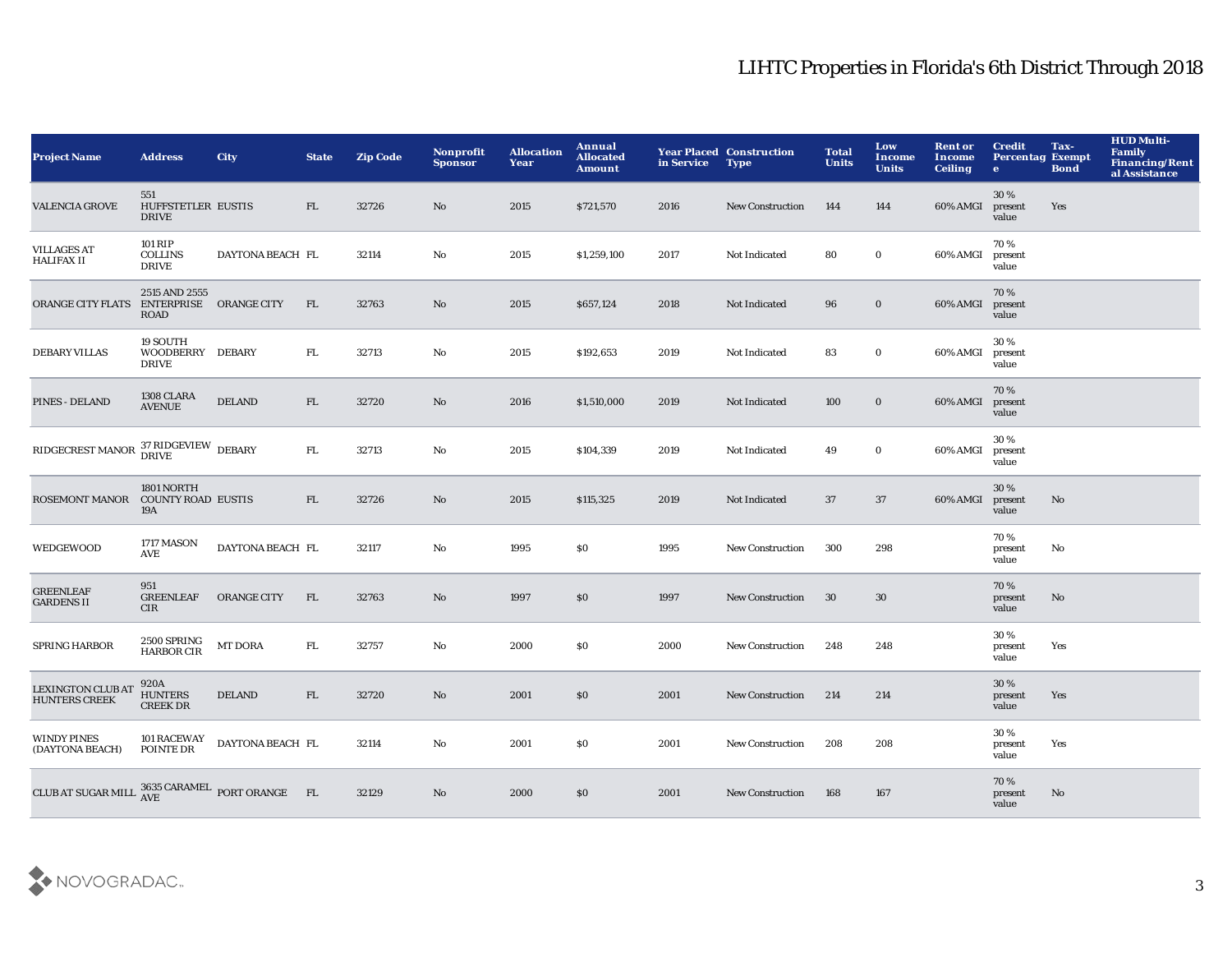| <b>Project Name</b>                                           | <b>Address</b>                             | <b>City</b>                                       | <b>State</b> | <b>Zip Code</b> | Nonprofit<br><b>Sponsor</b> | <b>Allocation</b><br>Year | Annual<br><b>Allocated</b><br><b>Amount</b> | in Service | <b>Year Placed Construction</b><br><b>Type</b> | <b>Total</b><br><b>Units</b> | Low<br>Income<br><b>Units</b> | <b>Rent or</b><br>Income<br><b>Ceiling</b> | <b>Credit</b><br><b>Percentag Exempt</b><br>$\bullet$ | Tax-<br><b>Bond</b> | <b>HUD Multi-</b><br><b>Family</b><br>Financing/Rent<br>al Assistance |
|---------------------------------------------------------------|--------------------------------------------|---------------------------------------------------|--------------|-----------------|-----------------------------|---------------------------|---------------------------------------------|------------|------------------------------------------------|------------------------------|-------------------------------|--------------------------------------------|-------------------------------------------------------|---------------------|-----------------------------------------------------------------------|
| <b>SUNRISE POINTE</b>                                         | 1375 RICHEL<br>DR                          | PORT ORANGE                                       | <b>FL</b>    | 32129           |                             | 2003                      | \$0                                         | 2001       | Not Indicated                                  | 208                          | 208                           |                                            | 30%<br>present<br>value                               | Yes                 |                                                                       |
| <b>ASHTON POINT</b>                                           | 6305<br>BLVD.                              | WILLIAMSON PORT ORANGE                            | FL           | 32128           | $\mathbf{N}\mathbf{o}$      | 2002                      | \$855,511                                   | 2002       | <b>New Construction</b>                        | 268                          | 268                           | 60% AMGI                                   | 30%<br>present<br>value                               | Yes                 |                                                                       |
| <b>CAROLINA CLUB</b>                                          |                                            | $104$ CAROLINA $\;$ DAYTONA BEACH $\;$ FL LAKE DR |              | 32114           | No                          | 2003                      | \$0                                         | 2002       | New Construction                               | 224                          | 224                           |                                            | 30%<br>present<br>value                               | Yes                 |                                                                       |
| CHARLESTON PLACE CHARLESTON HOLLY HILL                        | 1969<br><b>HOUSE WAY</b>                   |                                                   | FL.          | 32117           | $\mathbf{N}\mathbf{o}$      | 2003                      | \$0                                         | 2002       | <b>New Construction</b>                        | 216                          | 216                           |                                            | 70%<br>present<br>value                               | No                  |                                                                       |
| DAYTONA GARDENS 401 JEAN ST                                   |                                            | DAYTONA BEACH FL                                  |              | 32114           | Yes                         | 2006                      | \$0                                         | 2003       | Acquisition and<br>Rehab                       | 230                          | 230                           |                                            | 70%<br>present<br>value                               | No                  |                                                                       |
| <b>SAN MARCO</b>                                              | 1500 SAN<br><b>MARCO DR</b>                | ORMOND BEACH FL                                   |              | 32174           | No                          | 2004                      | \$0                                         | 2003       | <b>New Construction</b>                        | 260                          | 234                           |                                            | 30 %<br>present<br>value                              | Yes                 |                                                                       |
| NEWPORT SOUND I                                               | 10101<br><b>NEWPORT</b><br><b>SOUND PL</b> | <b>NEW SMYRNA</b><br><b>BEACH</b>                 | FL.          | 32168           | No                          | 2004                      | $\$0$                                       | 2004       | <b>New Construction</b>                        | 192                          | 192                           |                                            | 70%<br>present<br>value                               | No                  |                                                                       |
| <b>SAXON TRACE</b>                                            | 830 SAXON<br><b>TRACE WAY</b>              | ORANGE CITY                                       | FL           | 32763           | $\mathbf{N}\mathbf{o}$      | 2005                      | \$0                                         | 2004       | <b>New Construction</b>                        | 192                          | 192                           |                                            | 30%<br>present<br>value                               | Yes                 |                                                                       |
| <b>MADISON GREEN</b><br><b>APTS</b>                           | 1 MADISON<br><b>GREEN CIR</b>              | PALM COAST                                        | FL.          | 32164           | No                          | 2006                      | \$0                                         | 2005       | New Construction                               | 128                          | 128                           |                                            | 70%<br>present<br>value                               | No                  |                                                                       |
| <b>ENCLAVE AT PINE</b><br><b>OAKS</b>                         | <b>450 W EUCLID</b><br>AVE                 | <b>DELAND</b>                                     | FL           | 32720           | No                          | 2004                      | \$0                                         | 2005       | <b>New Construction</b>                        | 228                          | 228                           |                                            | 30 %<br>present<br>value                              | Yes                 |                                                                       |
| <b>SUMMER BREEZE AT</b><br><b>SUMMERSET</b><br><b>VILLAGE</b> | 305 SUMMER<br><b>BREEZE WAY</b>            | ST AUGUSTINE FL                                   |              | 32086           | No                          | 2004                      | \$615,268                                   | 2006       | <b>New Construction</b>                        | 132                          | 132                           | 60% AMGI                                   | 30%<br>present<br>value                               | Yes                 |                                                                       |
| <b>CLUB AT EUSTIS</b><br><b>VILLAGE</b>                       | <b>2750 DAVID</b><br><b>WALKER DR</b>      | <b>EUSTIS</b>                                     | FL.          | 32726           | No                          | 2008                      | \$592,856                                   | 2007       | <b>New Construction</b>                        | 96                           | 96                            | 60% AMGI                                   | 30 %<br>present<br>value                              | Yes                 |                                                                       |
| <b>LAKESIDE VILLAGE</b>                                       | 155 ONTARIO<br>CT.                         | DAYTONA BEACH FL                                  |              | 32114           | No                          | 2008                      | \$1,080,000                                 | 2007       | <b>New Construction</b>                        | 103                          | 103                           | 60% AMGI                                   | 70%<br>present<br>value                               | No                  |                                                                       |